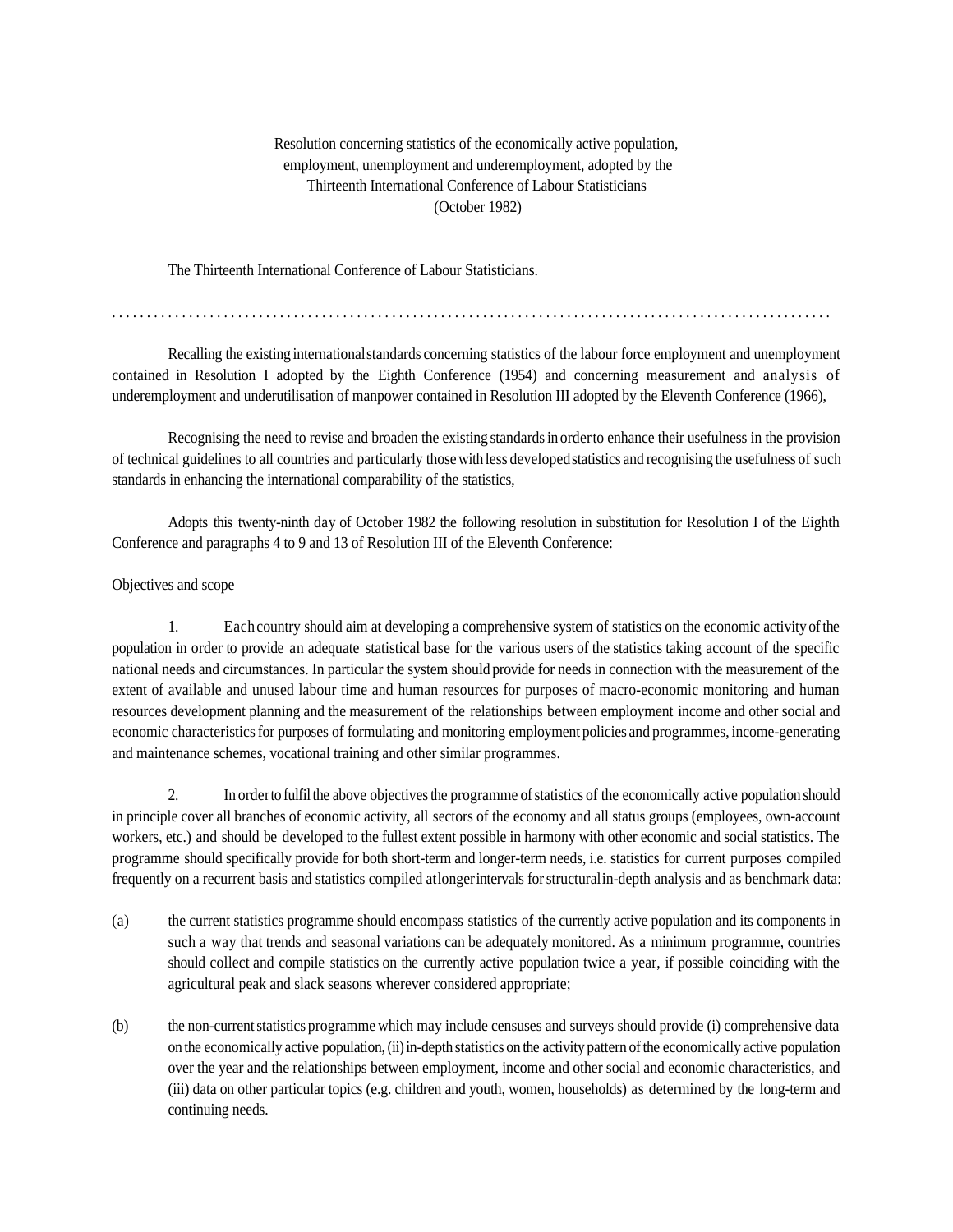3. Population censuses and sample surveys of households or individuals generally constitute a comprehensive means of collection of data on the economically active population which can be linked with data on other related topics. Establishment surveys and administrative records may also serve as sources for obtaining in some cases more precise, more frequent and more detailed statistics on particular components of the economically active population. The different sources of information should be regarded as complementary andmaybe usedin combination for derivingwhere necessary integrated sets of statistics. In designing population censuses, surveys of households or individuals or other means of data collection on the economically active population, efforts should be made in so far as possible to incorporate the international standards.

4. In order to promote comparability of the statistics among countries where national concepts and definitions do not conform closely to the international standards, explanationsshould be givenand the main aggregates should if possible be computed on the basis of both the national and the international standards. Alternatively, the necessary components should be identified and provided separately in order to permit conversion from the national to the international standards.

# Concepts and definitions

The economically active population

5. The economically active population comprises all persons of either sex who furnish the supply of labour for the production of economic goods and services as defined by the United Nations systems of national accounts and balances during a specified time-reference period. According to these systems the production of economic goods and services includes all production and processing of primaryproductswhetherforthe marketfor barterorfor own consumption, the production of all other goods and services for the market and, in the case of households which produce such goods and services for the market, the corresponding production for own consumption.

6. Two useful measures of the economically active population are the usually active population measured in relation to a long reference period such as a year and the currently active population or equivalently the "labourforce"measured in relation to a short reference period such as one week or one day.

The usually active population

7. (1) The usually active population comprises all persons above a specifiedage whosemainactivity status as determined in terms of number of weeks or days during a long specified period (such as the preceding 12 months or the preceding calendar year) was employed or unemployed as defined in paragraphs 9 and 10.

(2) Where this concept is considered useful and feasible the usually active population may be subdivided as employed and unemployed in accordance with the main activity.

The labour force (the currently active population)

8. The labourforceor "currently active population" comprises all persons who fulfilthe requirementsforinclusion among the employed or the unemployed as defined in paragraphs 9 and 10 below.

### Employment

9. (1) The "employed" comprise all persons above a specified age who during a specified brief period, either one week or one day, were in the following categories: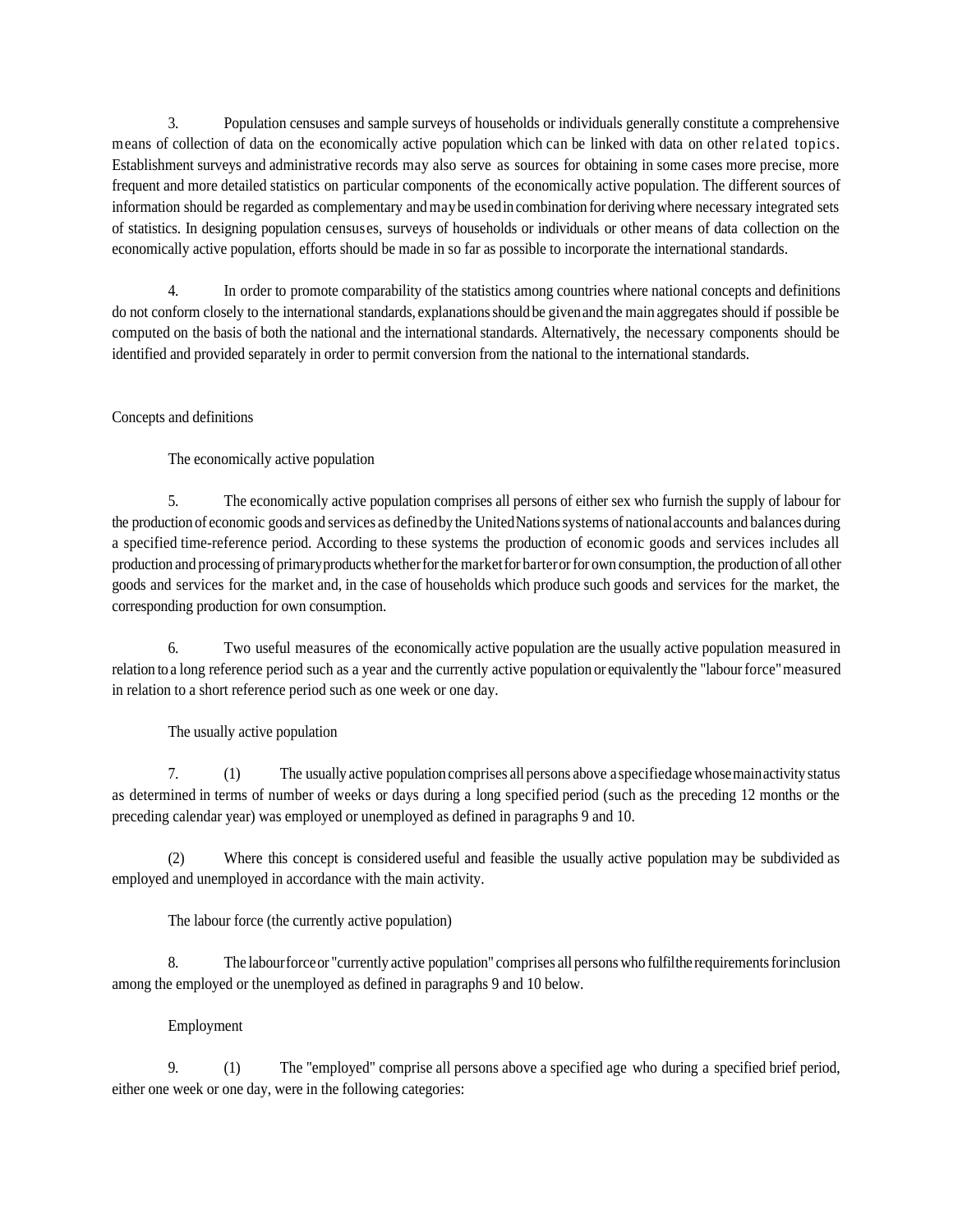- (a) "paid employment":
	- (a1) "at work": persons who during the reference period performed some work for wage or salary, in cash or in kind;
	- (a2) "with a job but not at work": persons who, having already worked in their present job, were temporarily not at work during the reference period and had a formal attachment to their job.

This formal job attachment should be determined in the light of national circumstances, according to one or more of the following criteria:

- (i) the continued receipt of wage or salary;
- (ii) an assurance of return to work following the end ofthe contingency, or an agreement as to the date of return;
- (iii) the elapsed duration of absence from the job which, wherever relevant, may be that duration for which workers can receive compensation benefits without obligations to accept other jobs;
- (b) "self-employment":
	- (b1) "at work": persons who during the reference period performed some work for profit or family gain, in cash or in kind;
	- (b2) "with an enterprise but not at work": persons with an enterprise, which may be a business enterprise, a farm or a service undertaking, who were temporarily not at work during the reference period for any specific reason.
	- (2) For operational purposes, the notion of "some work" may be interpreted as work for at least one hour.

(3) Personstemporarily not atwork because of illness or injury, holidayor vacation,strike orlockout, educational ortraining leave,maternity or parentalleave,reduction in economic activity, temporary disorganisation orsuspension of work due to such reasons as bad weather, mechanical or electrical breakdown, or shortage of raw materials or fuels, or other temporary absence with or without leave should be considered as in paid employment provided they had a formal job attachment.

(4) Employers, own account workers and members of producers' co-operatives should be consideredasin selfemployment and classified as "at work" or "not at work", as the case may be.

(5) Unpaid family workers atwork should be consideredasin self-employmentirrespective ofthe numberofhours workedduring the reference period. Countries which prefer for special reasons to set a minimum time criterion forthe inclusion of unpaid family workers among the employed should identify and separately classify those who workedlessthanthe prescribed time.

(6) Persons engagedin the production ofeconomic goodsandservicesfor own and household consumption should be considered as in self-employment if such production comprises an important contribution to the total consumption of the household.

(7) Apprentices who received pay in cash or in kind should be considered in paid employment and classifiedas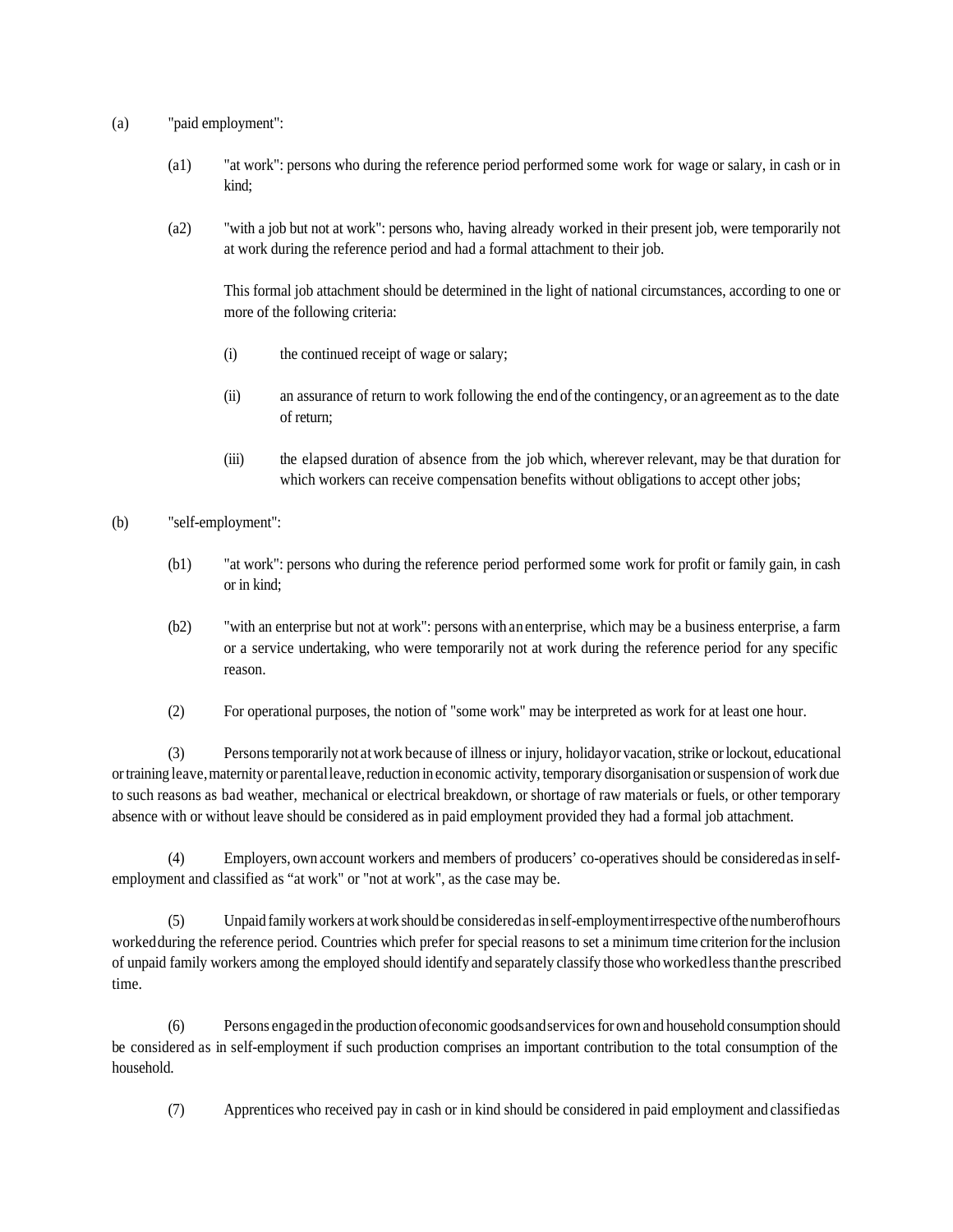"at work" or "not at work" on the same basis as other persons in paid employment.

(8) Students, homemakers and othersmainly engagedin non-economic activitiesduringthe referenceperiod,who at the same time were in paid employment or self-employment as defined in subparagraph (1) above should be considered as employed on the same basis as other categories of employed persons and be identified separately, where possible.

(9) Members of the armed forces should be included among persons in paid employment. The armed forces should include both the regular and the temporary members asspecifiedin the mostrecent revision ofthe International Standard Classification of Occupations (ISCO).

Unemployment

10. (1) The "unemployed" compriseallpersonsabove a specifiedage whoduring the reference period were:

- (a) "without work", i.e. were not in paid employment or self-employment as defined in paragraph 9;
- (b) "currently available for work", i.e.were available for paid employment orself-employment during the reference period; and
- (c) "seeking work", i.e. had takenspecific stepsin a specifiedrecent period to seek paid employment or self-employment. The specific steps may include registration at a public or private employment exchange; application to employers; checking at worksites, farms, factory gates, market or other assembly places; placing or answering newspaper advertisements;seeking assistance offriends orrelatives;lookingforland, building,machinery or equipment to establish own enterprise; arranging for financial resources; applying for permits and licences, etc.

(2) In situations where the conventionalmeans ofseeking work are oflimitedrelevance,where the labour market is largely unorganisedor oflimitedscope,where labour absorption is, at the time, inadequate or where the labour force is largely self-employed, the standard definition of unemployment givenin subparagraph (1) above may be appliedby relaxing the criterion of seeking work.

(3) In the application of the criterion of current availability for work, especially in situations covered by subparagraph (2) above,appropriate tests should be developed to suit nationalcircumstances. Suchtests maybe basedon notions suchas present desire for work and previous work experience,willingnessto take upwork for wage orsalary on locally prevailing terms, or readiness to undertake self-employment activity given the necessary resources and facilities.

(4) Notwithstanding the criterion of seeking work embodiedin the standard definition of unemployment, persons without work and currently available for work who had made arrangements to take up paid employment or undertake selfemployment activity at a date subsequent to the reference period should be considered as unemployed.

(5) Persons temporarily absent from their jobs with no formal job attachment who were currently available for work and seeking work should be regardedas unemployedin accordance with the standard definition of unemployment.Countries may, however, depending on nationalcircumstances and policies, preferto relax the seeking work criterion in the case of persons temporarily laid off. In such cases, persons temporarily laid off who were notseeking work but classifiedas unemployed should be identified as a separate subcategory.

(6) Students, homemakers andothersmainly engagedin non-economic activities during the reference period who satisfy the criteria laid down in subparagraphs (1) and (2) above should be regarded as unemployed on the same basis as other categories of unemployed persons and be identified separately, where possible.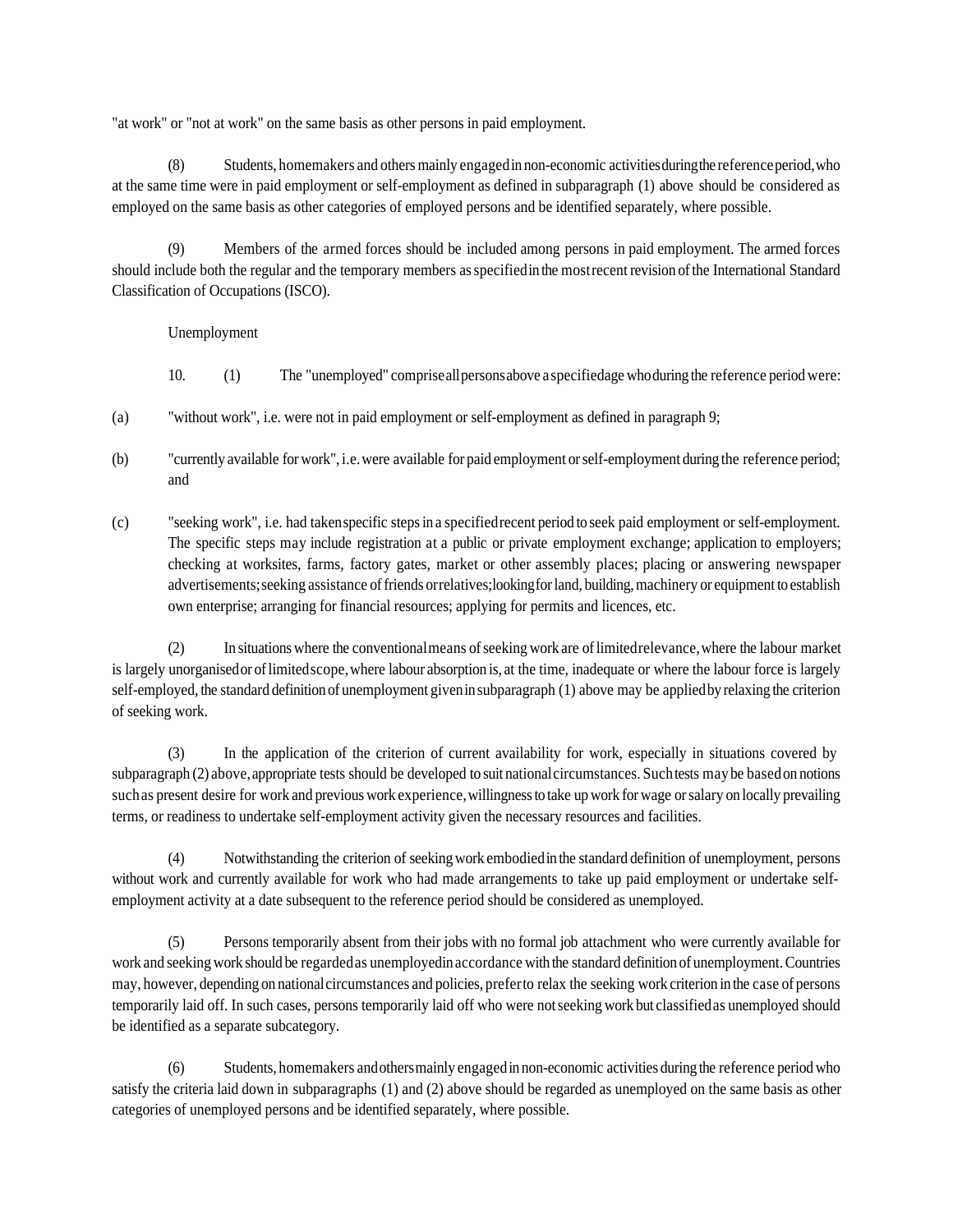Population not economically active

11. The "population not economically active" comprises all persons, irrespective of age, including those below the age specified for measuring the economically active population who were not "economically active", as defined in paragraph 5.

The population not currently active

12. (1) The "population not currently active", or, equivalently, persons not in the labour force, comprises all persons who were not employed or unemployed during the brief reference period and hence not currently active because of (a) attendance at educational institutions, (b) engagement in household duties,(c)retirement or old age,or (d) other reasons such as infirmity or disablement, which may be specified.

(2) Countriesadoptingthe standard definition of unemploymentmayidentify persons not classifiedasunemployed who were available for work but notseeking work during the reference period and classify them separately under the population not currently active.

The population not usually active

13. (1) The "population notusuallyactive"comprisesallpersonswhosemainactivity status during the longer specified period was neither employed nor unemployed. It comprises the following functional categories: (a) students; (b) homemakers; (c) income recipients (pensioners, rentiers, etc.); and (d) others (recipients of public aid or private support, children not attending school, etc.) as defined by the United Nations *Principles and recommendations for population and housing censuses* (1980).

(2) Where necessary, separate functional subcategories may be introduced to identify (i) persons engaged in unpaid community and volunteer services and (ii) other persons engaged in marginal activities which fall outside the boundary of economic activities.

# **Please note that paragraphs 14 to 20 on Underemployment are revised by the more recent "Resolution on Underemployment and Inadequate Employment situations", 16th ICLS, 1998, which can also be consulted on the Bureau of Statistics' website**.

#### Analytical concepts

21. Based on the concepts and definitions given in paragraphs 5 to 20 above,a variety of analyticalconcepts and measures can be derived. For instance:

(1) The economically active population may be divided into two broad segments: the armed forces and the economically active civilian population.

(2) The economically active population may be related to the total population for the derivation of a crude participation rate, or, more appropriately, to the population above the age prescribed for the measurement of the economically active population.

(3) The employed population may be related to the population above the specified age for the derivation of an employment-population ratio.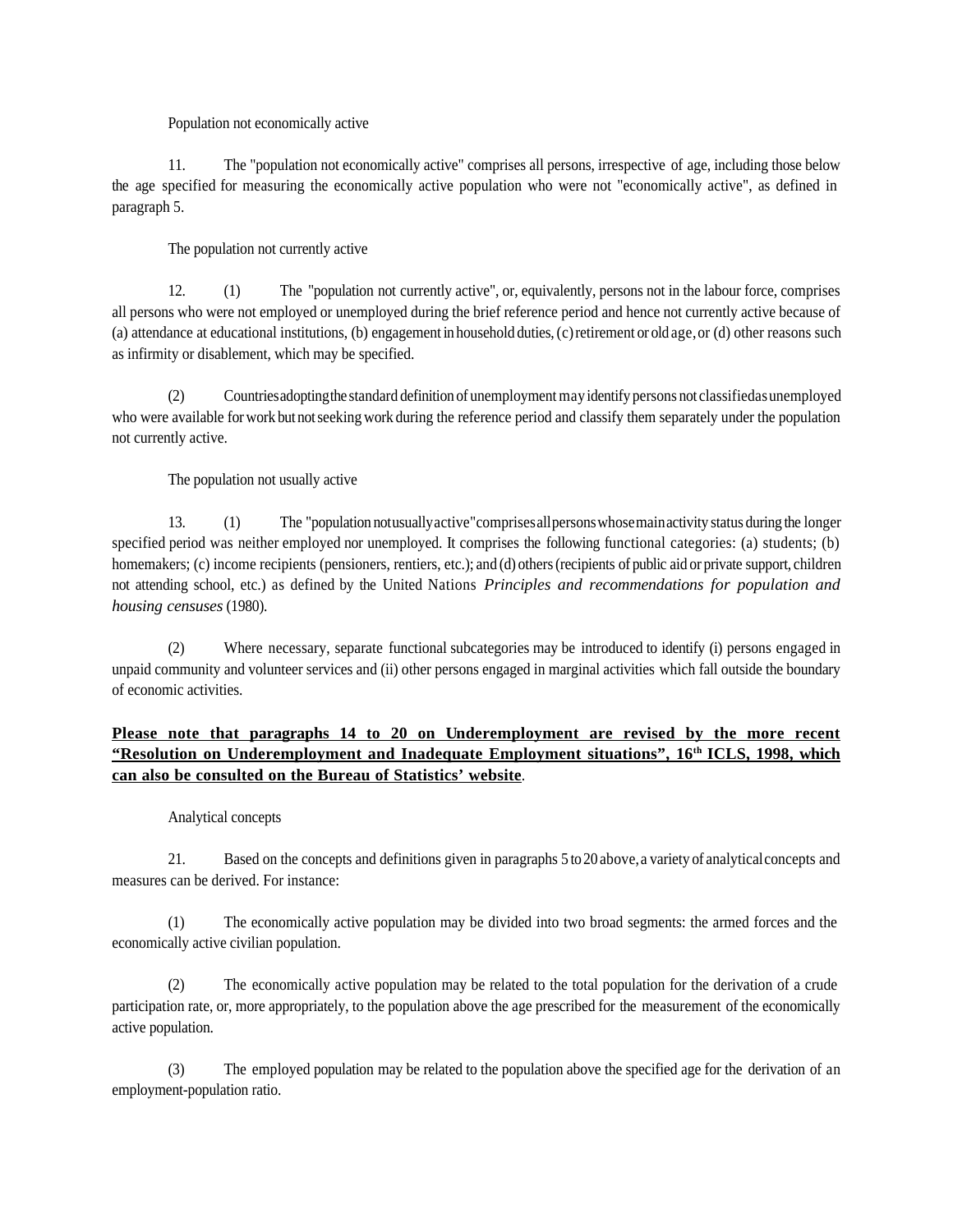(4) The unemployed population may be related to the economically active population for the derivation of a generalunemploymentrate.Unemploymentrates,relevanttopaidemployment on the one hand and self-employment on the other, may be derived, wherever considered useful and feasible.

.................................................................................................................................

(6) A composite rate of unemployment and visible underemployment compiledasthe ratio of unemployedlabour time available for employment to the total labour time employed or available for employment.

The rates, ratios and proportions suggested above may be compiled separately by sex in respect of specified age groups.

22. The technique of labour time disposition suggested in paragraph 20, if carried out through a series of current surveys covering a representative sample ofreference periods spread over a year, can be used for the estimation of labour time employed or unemployed over the year. The estimates may be expressed in terms of person-days or person-hours or, if so desired, converted into standard full-time person-years.

Employment and income relationships

23. In order to realise the objectives of analysis ofthe relationships betweenemployment and income mentioned in paragraph 1, countries should develop programmes of data collection on employment and income thatrevealrelatedeconomic and social aspects. In particular, data should be compiledon employment, income from employment and household income for the purpose of (a) analysing the income-generating capacity of different economic activities and (b) identifying the number and characteristics of persons who are unable to maintain their economic well-being on the basis of the employment opportunities available to them.

24. (1) In order to obtain comprehensive measures of the relationships betweenemployment and income, the measurements of employment, income from employment and household income should referto the work experience of the population over a long reference period, preferably a year, taking into account not only the principal occupation but also any secondary occupations and other sources of income.

(2) Income from employment includes wages, salaries and other earnings in cash and kind of persons in paid employment and net entrepreneurial income of persons in self-employment.

(3) The concepts and definitions of income and its components are given in the resolutions concerning an integrated system of wages statistics and concerning household income and expenditure surveys adopted by the Twelfth Conference (1973) and in the United Nations Provisional guidelines on statistics of the distribution of income, consumption and accumulation of households (1977).

(4) The statistics on employment and income should be analysed to the extent possible, in conjunction with duration of work, household size, number of earners, assets and other demographic, social and economic characteristics of the individual and the household.

(5) The statistics on employment and income should be consistent with and, in so far as possible, be integrated into the framework of the statistics of the economically active population set forth in paragraphs 5 to 22 above.

Data collection, analysis and classifications

25. The International Labour Office should prepare a manualon statistics of the economically active population,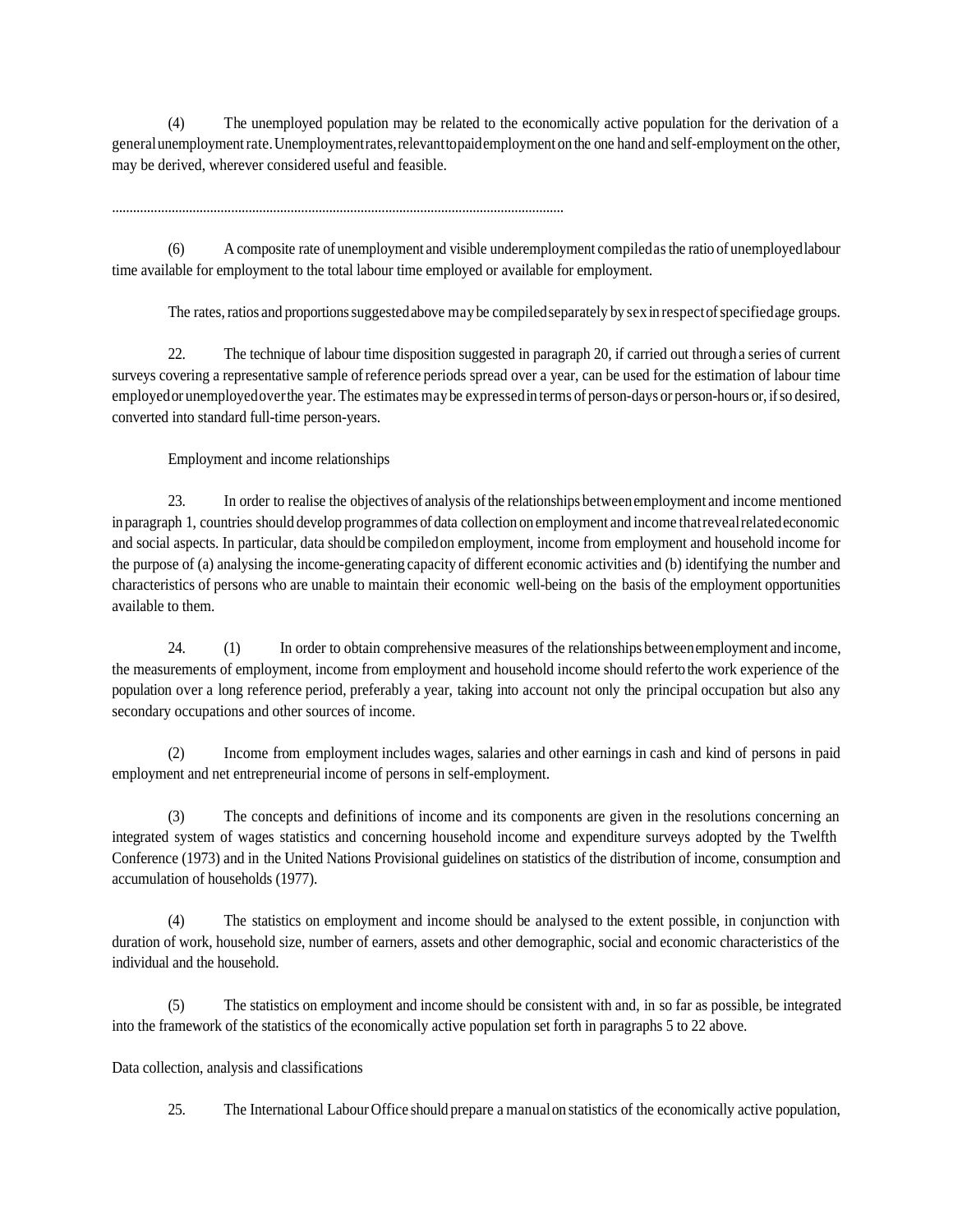employment, unemployment and underemployment detailing such aspects as methodology of data collection, tabulation and analysis.

26. (1) The analysis ofthe economicallyactive populationand the population not economically active should include classifications by significant demographic,socialandeconomic characteristicsaswellas appropriate cross-classifications by two or more related characteristics.

(2) In particular, the population above the age specified for the measurement of the economically active population should be cross-classified by usual activity status (employed, unemployed, students, homemakers, etc.) and current activity status (employed, unemployed and not currently active).

27. For the purpose of international comparisons, the classifications of the statistics of the economically active population should adhere to or be convertible into the standard international classifications most recently adopted such as:

- (a) International Standard Classification of Occupations (ISCO)-ILO;
- (b) International Standard Industrial Classification of All Economic Activities (ISIC)-United Nations;
- (c) International classification according to status (as employer, employee, etc.) definitions of status by the United Nations — except that for the classification of unpaid family workers the minimum time criterion (at least one-third of the normal working hours) no longer need be applied;
- (d) Provisional Guidelines on Standard International Age Classifications-United Nations.

28. For classifications according to other characteristics such as duration ofwork, duration of unemployment, the International Labour Office should develop appropriate international standard classifications taking into account the current national practices and needs.

#### Data on particular topics

29. In orderto adequately study the transition phasesfrom learning to earning activities and to develop appropriate policy measures where necessary, specific statistics should be obtained periodically on children and youth in relation to school attendance and their participation in economic activity. For this purpose, it may be necessary to collectadditional data on children and youth below the specified minimum age limit adopted for measuring the economically active population.

30. (1) For the purpose of developing and monitoring programmes concerned with the participation of women in development and the promotion of equality between the sexes, an adequate statistical base on women's participation in economic activities is essential. In this respect, therefore, the statistics of the economically active population, employment, unemployment, underemployment and related topics should be compiled separately for males and for females.

(2) Further, in order to obtain more accurate statistics on women's participation in economic activities, measurement methods should be carefully reviewed to ensure unbiased coverage of men and women. Sex biases in the form of underestimation of women's participation in economic activitymayresult,for example,from incomplete coverage of unpaid economic activities, failure of respondents and enumerators to take account of women's multiple activities and use of proxy respondents. Where necessary, research should be carried out in order to identify the extent, nature and sources of the possible biases, if any, and to develop appropriate methods of reducing them.

31. Since the participation in economic activity of individuals often depends on the circumstances of other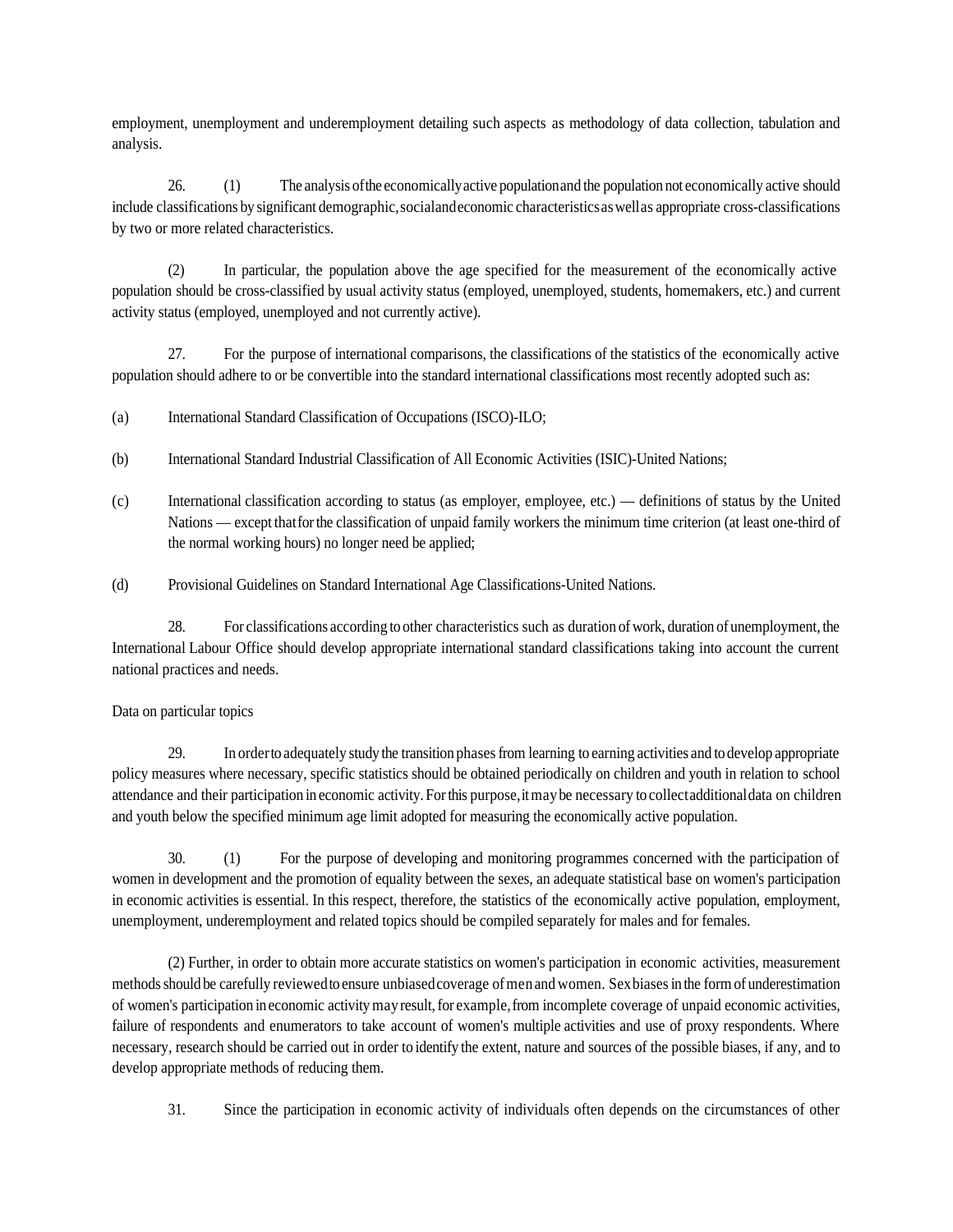members of the family or household and in many countries, particularly in ruralareas of developing countries, economic activity is largely organised on a family or household basis, statistics on economically active population, employment, unemployment, underemployment and relatedtopicsshould be supplementedperiodically by statistics on families and households: for example, identifying the unemployed in terms of their relationship to other members of the household or family, presence of other working members of the household or family, number of children in the household or family, as well as identifying households and families in terms of number of members unemployed, sex and other characteristics of the primary earner in the household or family, etc.

32. In order to provide improved and more detailed information on employment, unemployment and underemployment and for other purposes such as identifying multiple activities and marginal activities, attempts should be made to collect periodically statistics on time-use.

33. In orderto account for the informal sector activities both in developed and developing countries and the rural non-agricultural activities generally carried out by households in conjunction with agricultural activities in developing countries, and given the scarcity of statistics on these topics, it is desirable that countries develop appropriate methodologies and data collection programmes on the urban informal sector and the rural non-agricultural activities. In particular, suitable definitions and classificationsshould be developedin orderto identify andclassify the economically active population in the urbaninformalsector and those engaged in the rural non-agricultural activities.

34. In order to provide adequate employment opportunities and means of livelihood for the disabled and other handicapped persons, statistics should be collectedand compiled using appropriate methodologies on the size of this population and its distribution according to relevant social and economic characteristics distinguishing in particular those employed, those unemployed and those inactive.

35. (1) It is recommended that in countries with a planned economy, extensive use should be made of the balance sheet of labour resources so as to identify the size and structure of the labour force and its geographical distribution by type of employment and sector of the national economy.

(2) The population of working age, with the exception of the disabled who do not work, and also the population not of working age, are included as labour resources. The balance sheet of labour resources may be broken down separately according to sex, identifying persons employed in subsidiary farming and in housework, disabled persons of working age but who do not work and persons not of working age.

(3) The data in the balance sheets make it possible to identify the proportion of labour resources which may be utilised in the future to work in national production.

36. Itissuggestedthatcountries considercollecting information on the population not economically active,taking account of nationalneeds and circumstances, toassistgovernments in designing their humanresources and development policies. Countries should develop classifications designed to permit cross-tabulation reflecting the relative strength of attachment to the labour market of the groups identified in paragraphs 12(1) and 13(1) above.

### Evaluation and dissemination

37. Like any other set of data, statistics of the economically active population, employment, unemployment, underemployment and related topics are subject to errors. While the data collection programme should be carefully designed to minimise possible errors, some are bound to occur. A careful interpretation of the results, therefore, requires some knowledge about the quality of the data. An evaluation of data quality is also necessary to improve upon data collection, processing and estimation procedures in subsequent rounds of the programme. The evaluation procedure should as far as possible form part of the data collection programme itself.